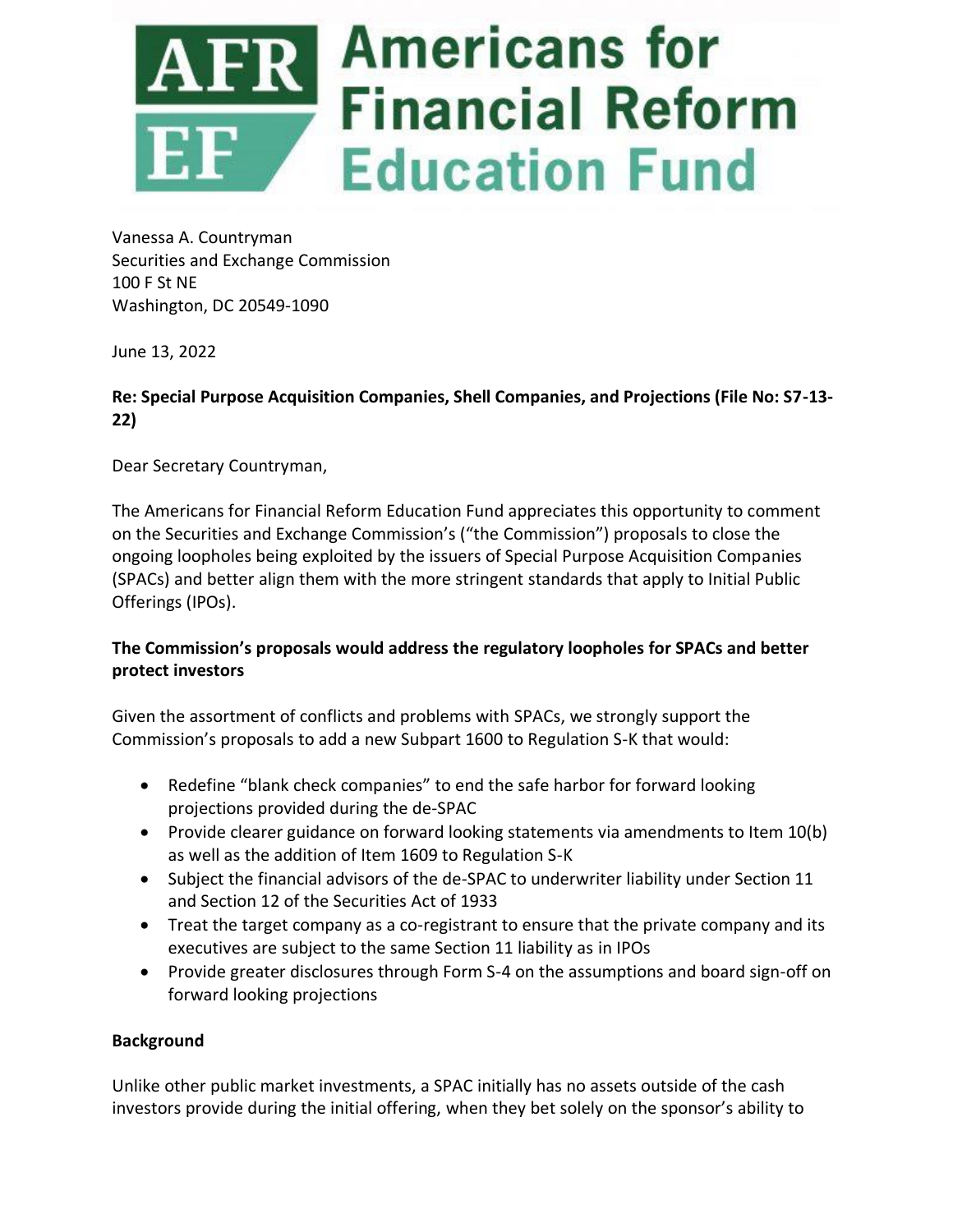identify a company to merge with ("de-SPAC") within two years. It is perhaps for this reason that sponsors have resorted to hiring celebrities with little financial expertise to help market their SPACs to the public, in a development that e led the Commission to issue a warning.<sup>1</sup>

In the typical SPAC structure, the initial investors buy into units of a SPAC. Each unit consists of one share priced at \$10 and a warrant, a derivative similar to a call option that entitles the holder to buy additional shares (or fractions thereof) at \$11.50. Minimal substantive disclosures are required at the IPO stage beyond a vague description of the types of industries in which the proceeds may be used to acquire a company. Initial investors who receive the warrants for free are typically large players like hedge funds. Retail investors typically come in after that and purchase regular shares, without warrants, or warrants for a price in the secondary market.

Shareholders have no ability to evaluate the companies they are potentially investing in until a merger is announced, at which time they receive a joint proxy statement and Form S-4 and are asked to quickly vote to approve or reject the merger. Shareholders who choose not to participate in the post-merger entity can either sell their shares in the open market or redeem their shares at the original purchase price of \$10.

Upon consummation of a merger (de-SPACing) the sponsor usually receives (or vests in) 20% of the SPAC's shares as compensation (the "promote"); this means that issuing SPACs exceeds the costs of a "traditional" IPO. Hedge fund Pershing Square's Bill Ackman has called SPACs more of a "compensation scheme."<sup>2</sup>

The SPAC surge appears to be driven in part by private companies' desire to exploit the perceived speed, greater negotiating power to get a higher price for themselves than in the private markets, streamlined disclosures, reduced liability, and reduced shareholder rights offered by the SPAC process. Given these features, it is not surprising that highly speculative companies are looking to access the public markets via SPAC mergers.

Yet, SPACs are far from new. In fact, they date back to the 1980s when they were called blank check companies and often associated with scams, bilking unsuspecting investors out of billions of dollars.<sup>3</sup>

 $^1$  SEC's Office of Invest Education and Advocacy. Celebrity Involvement with SPACs – Investor Alert. Mar 10, 2021. https://www.sec.gov/oiea/investor-alerts-and-bulletins/celebrity-involvement-spacs-investor-alert

<sup>&</sup>lt;sup>2</sup> Celarier, Michelle. Institutional Investor. Egregious Founder Shares. Free Money for Hedge Funds. A Cluster\*\*\*k of Competing Interests. Welcome to the Great 2020 SPAC Boom. Sep 21, 2020.

https://www.institutionalinvestor.com/article/b1ngx7vttq33kh/Egregious-Founder-Shares-Free-Money-for-Hedge-Funds-A-Cluster-k-of-Competing-Interests-Welcome-to-the-Great-2020-SPAC-Boom

<sup>3</sup> Hinden, Stan. Washington Post. In For A Penny, Out Of A Pound. Dec 24, 1989.

https://www.washingtonpost.com/archive/business/1989/12/24/in-for-a-penny-out-of-a-pound/29febe0c-8b94- 4006-9722-4a4ae155ea35/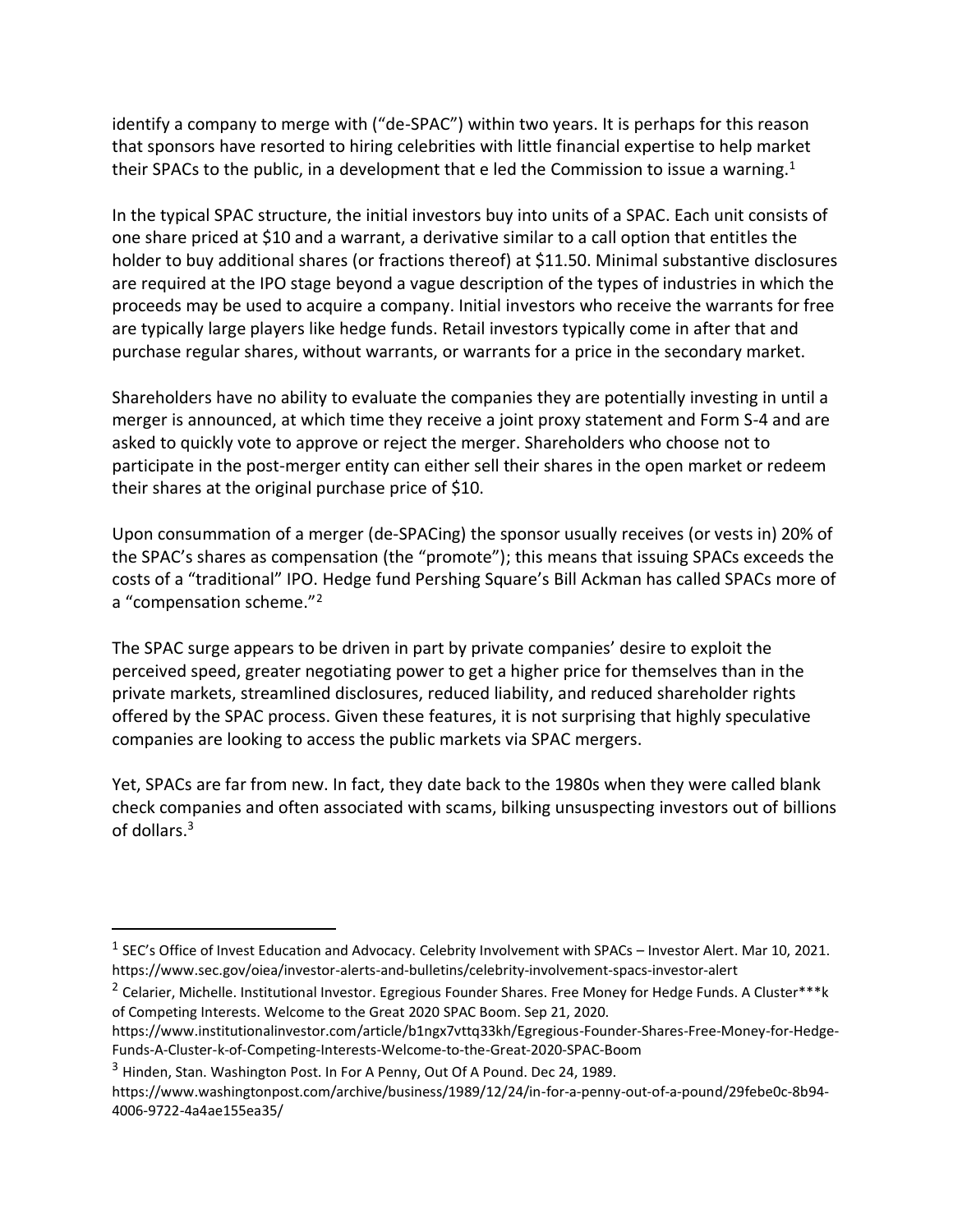Fraud was so pervasive in these blank check companies that Congress passed the Penny Stock Reform Act (PSRA) in 1990<sup>4</sup> to address some of the problems, which was followed by the SEC putting in place Rule 419 for blank check companies.

Blank check company issuers, however devised the modern-day SPAC structure to get around those rules, reminding us that properly regulating new assets requires continuing attention and action.

There are two main ways SPACs escape from coverage by PRSA and Rule 419. First, the \$4/share "penny stock" threshold, and second the extremely low standard of \$5 million in net tangible assets.<sup>5</sup> Every SPAC holds much more than \$5 million in cash and they are deliberately issued at \$10/share.<sup>6</sup>

SPACs also rely on a safe harbor from being held accountable for forward looking statements under the Private Securities Litigation Reform Act of 1995.

Whereas in an IPO, issuers and underwriters are liable for making false and misleading forwardlooking statements, SPACs are not subject to that same standard. That has emboldened many pre-revenue companies, particularly in highly speculative industries such as cryptocurrency, and space exploration to make utterly absurd forward-looking projections

A very notable example of that is the SPAC Holicity Inc. who merged with space exploration company Astra Space in July 2021. As part of its documents provided ahead of a de-SPAC combination, Holicity projected that Astra Space would have daily rocket launches by 2025.<sup>7</sup> A year since its combination, the company has yet to launch a single rocket, and it collected \$3.9 million in revenue in the first three months of 2022<sup>8</sup> compared to its originally projected annual revenue for this year of \$67 million.

### **The Commission urgently needs to close the loopholes that have enabled SPAC sponsors to make misleading forward-looking statements during the initial de-SPAC**

We strongly support the Commission's proposal to amend the definition of a "blank check company" under Item 1601 and define a "Special Purpose Acquisition Company" to mean a company:

<sup>&</sup>lt;sup>4</sup> Securities Enforcement Remedies and Penny Stock Reform Act of 1990. https://www.congress.gov/bill/101stcongress/senate-bill/647

<sup>5</sup> 17 U.S.C. §240.3a51-1 (1992). Definition of "penny stock". https://www.law.cornell.edu/cfr/text/17/240.3a51-1

<sup>6</sup> Heyman, Derek K. Entrepreneurial Business Law Journal. From Blank Check to SPAC. 2007. https://core.ac.uk/download/pdf/159610375.pdf

<sup>&</sup>lt;sup>7</sup> Securities and Exchange Commission EDGAR. Holicity Inc. Form S-4. May 3, 2021.

https://www.sec.gov/Archives/edgar/data/1814329/000121390021024003/ea138694-s4\_holicity.htm <sup>8</sup> Securities and Exchange Commission EDGAR. Astra Space, Inc. Form 10-Q. May 5, 2022.

<https://www.sec.gov/ix?doc=/Archives/edgar/data/0001814329/000095017022007882/astr-20220331.htm>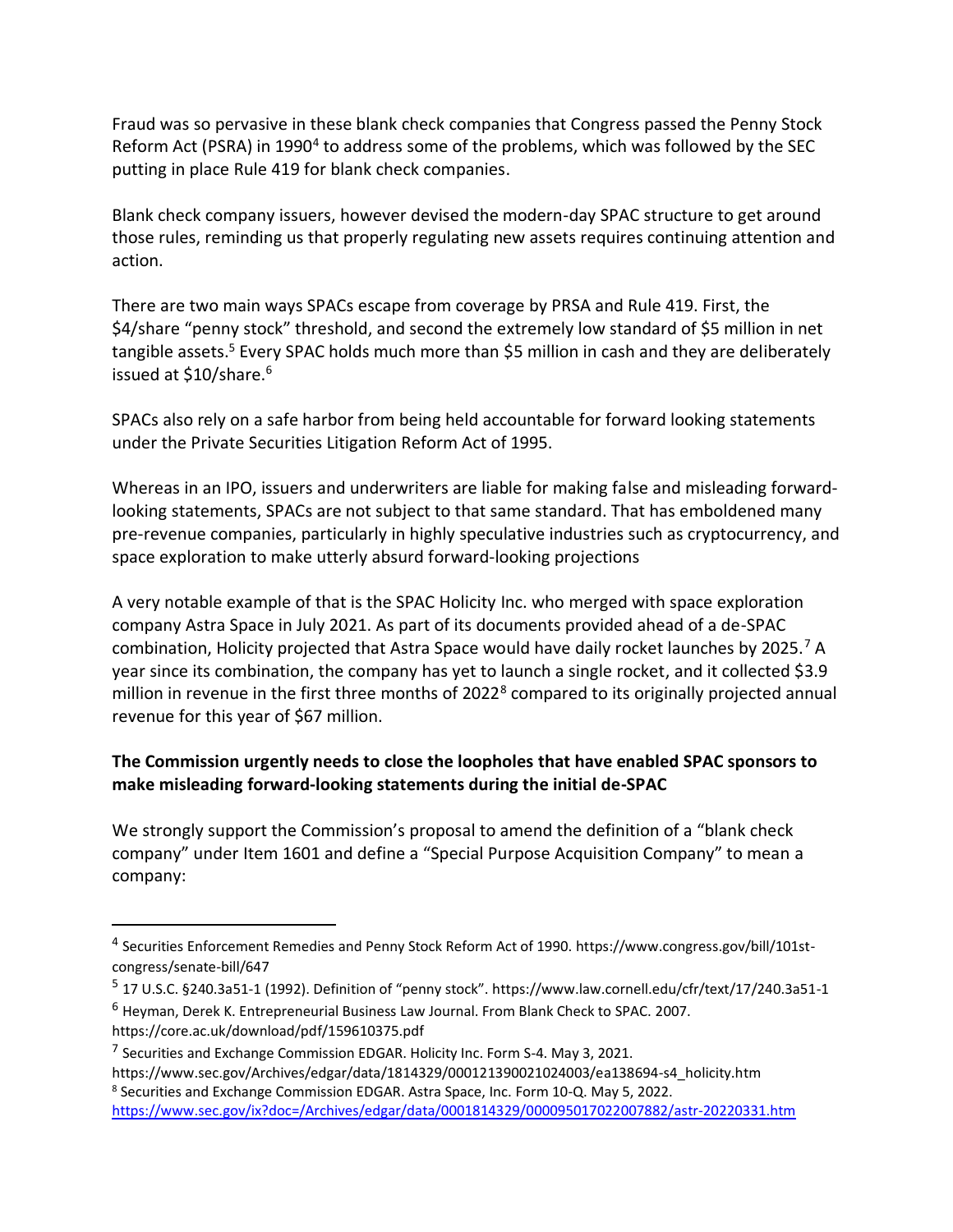- 1. Whose business plan is to primarily offer securities not subject to Rule 419
- 2. That will complete a de-SPAC transaction within a certain timeframe
- 3. That will return the remaining proceeds from its registered offering or concurrent offerings if a de-SPAC transaction is not conducted within a certain timeframe

These amendments would address the limits in Rule 419 that exclude most modern SPACs due to the definition of "penny stock" and end the safe harbor for forward-looking statements under the Private Securities Litigation Reform Act of 1995.

Many SPAC sponsors have clearly abused the safe harbor. In many instances actual revenues have come nowhere near their original projections and, sponsors should not be shielded from liability.

Post-merger investors in SPACs, who are predominantly retail investors, are often lured by ambitious projections of growth - made with the protection of the safe harbor - and unfortunately have already lost significant amounts of money as a result.

In addition to the Astra Space example discussed above, Virgin Galactic provides another illustrative example of overly lofty initial revenue projections. $9$ 

The SPAC, Social Capital Hedosophia Holding Corp. provided to its investors, as part of its proposed de-SPAC in 2019 to Virgin Galactic, projections that it would generate \$210 million in 2021. <sup>10</sup> The space exploration company went on to only generate \$3.3 million in revenue instead.

<sup>9</sup> Bryant, Chris. Bloomberg Opinion. SPACs, the 'Poor Man's Private Equity,' Made Investors Poorer. Feb 25, 2022. [https://www.washingtonpost.com/business/spacs-the-poor-mans-private-equitymade-investors](https://www.washingtonpost.com/business/spacs-the-poor-mans-private-equitymade-investors-poorer/2022/02/25/251410c4-9613-11ec-bb31-74fc06c0a3a5_story.html)[poorer/2022/02/25/251410c4-9613-11ec-bb31-74fc06c0a3a5\\_story.html](https://www.washingtonpost.com/business/spacs-the-poor-mans-private-equitymade-investors-poorer/2022/02/25/251410c4-9613-11ec-bb31-74fc06c0a3a5_story.html)

<sup>10</sup> Securities and Exchange Commission EDGAR. Social Capital Hedosophia Holding Corp, Form S-4. Aug 7, 2019. <https://www.sec.gov/Archives/edgar/data/1706946/000119312519215509/d785777ds4.htm>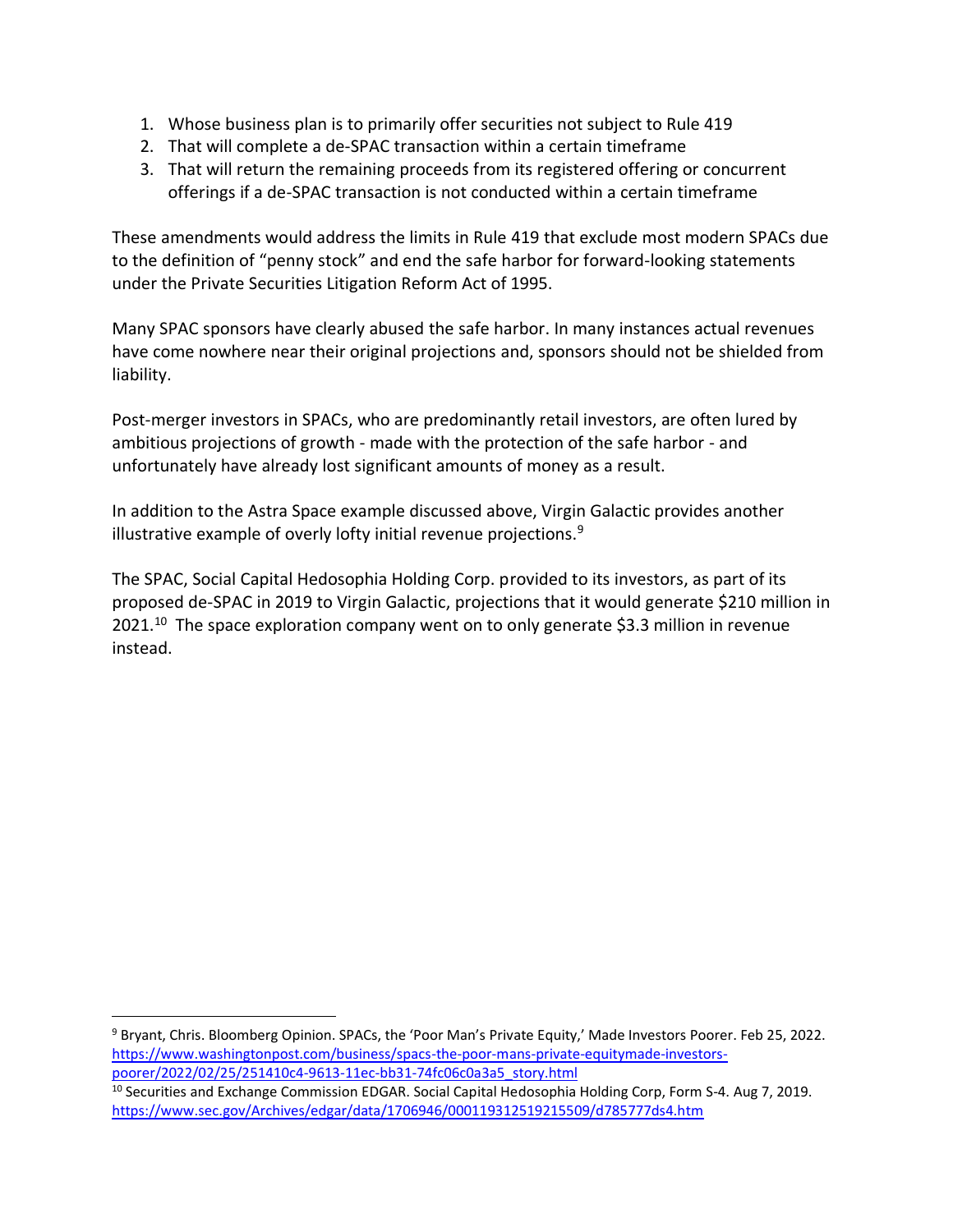# **Virgin Galactic's Failed Projections**



400

200

Projected revenue PRevenue achieved / analyst consensus forecast now



Many companies that went public through SPACs using lofty initial expectations are now being purchased well below their original \$10/share price. Insurance company MetroMile Inc. and virtual therapist Talkspace Inc. for example are being purchased for \$1/share and \$1.70/share respectively, while telemedicine firm SOC Telmed Inc. has received an offer to be taken over at  $$3/share.<sup>11</sup>$ 

In some cases, SPACs have lost up to 75% of their value since 2021. Retail investors are estimated to have lost about \$4.8 billion, or 23% of the \$21.3 billion of their total \$21.3 billion in SPACs.<sup>12</sup>

<sup>&</sup>lt;sup>11</sup> Lipschultz, Bailey. Bloomberg News. SPAC Fire Sales Stick Investors With Deeply Discounted Buyouts. Jun 9, 2022. [https://www.bloomberg.com/news/articles/2022-06-09/spac-fire-sales-stick-investors-with-deeply](https://www.bloomberg.com/news/articles/2022-06-09/spac-fire-sales-stick-investors-with-deeply-discounted-buyouts)[discounted-buyouts](https://www.bloomberg.com/news/articles/2022-06-09/spac-fire-sales-stick-investors-with-deeply-discounted-buyouts)

<sup>&</sup>lt;sup>12</sup> DiNapoli, Jessica. Reuters News. Special Report: How Wall Street banks made a killing on SPAC craze. May 11, 2022.<https://www.reuters.com/business/finance/how-wall-street-banks-made-killing-spac-craze-2022-05-11/>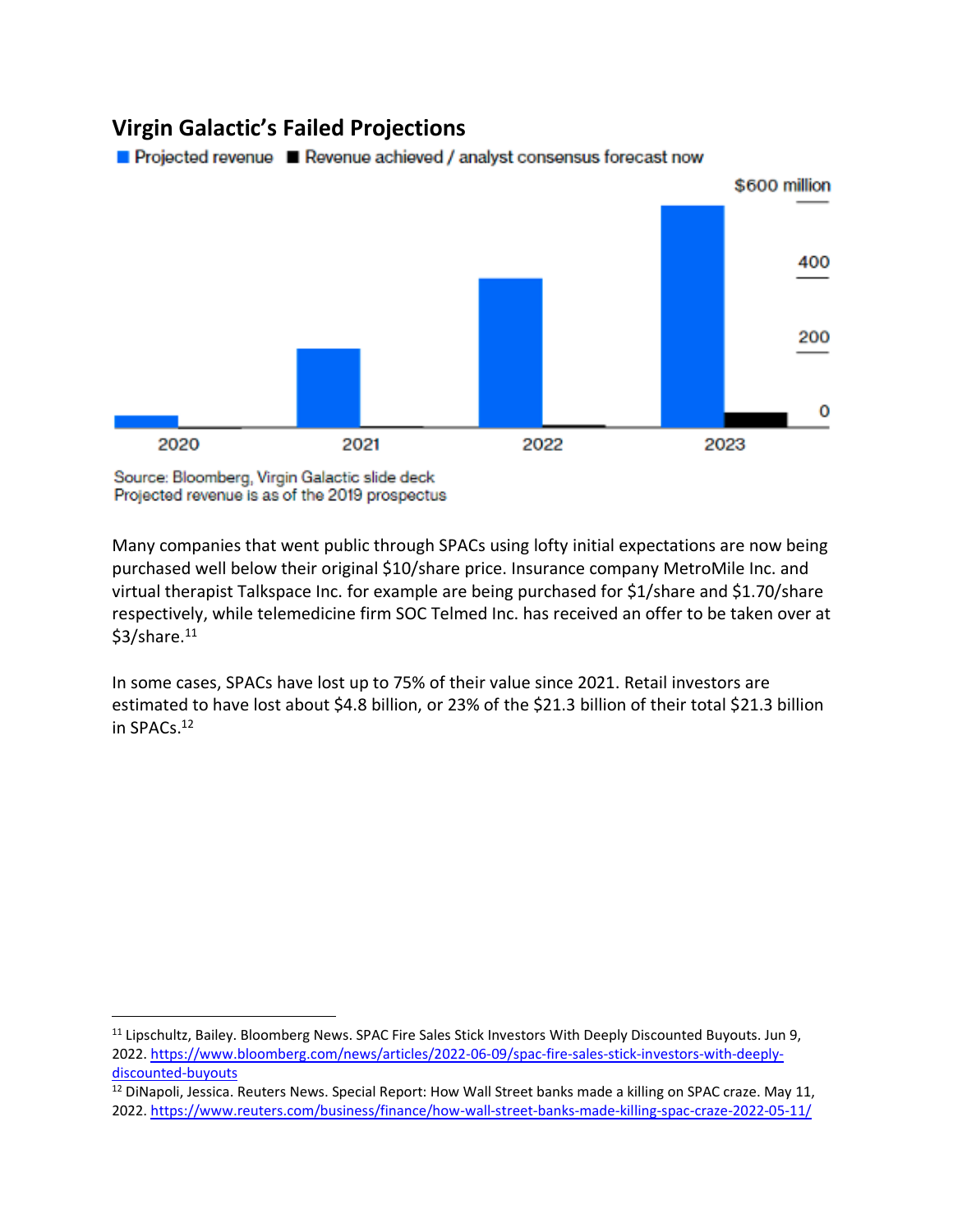

Amending the definition of a "blank check company" and ensuring that the forward-looking projections of SPACs are subject to the same level of legal liability that currently exists for IPOs is an important step to protect investors.

### **The Commission's proposed disclosures for SPACs on forward looking statements will help investors understand the basis for these statements.**

We support the Commission's proposals to require firms to show a reasonable basis for forward looking projections so that investors have more information to evaluate them. Proposed amendments to Item 10(b) under Regulation S-K that would require firms to:

- State any projections that are not based on historical financial results or operational history
- Provide definitions of projections that include non-Generally Accepted Accounting Principles (non-GAAP) measures
- Describe of which GAAP measure a non-GAAP measure is most related to
- Explain why non-GAAP measures were used over GAAP measures

And the addition of Item 1609 under Regulation S-K that would require SPACs to:

<sup>13</sup> Lipschultz, Bailey. Bloomberg News. SPAC Fire Sales Stick Investors With Deeply Discounted Buyouts. Jun 9, 2022.<https://www.yahoo.com/now/spac-fire-sales-stick-investors-150012161.html>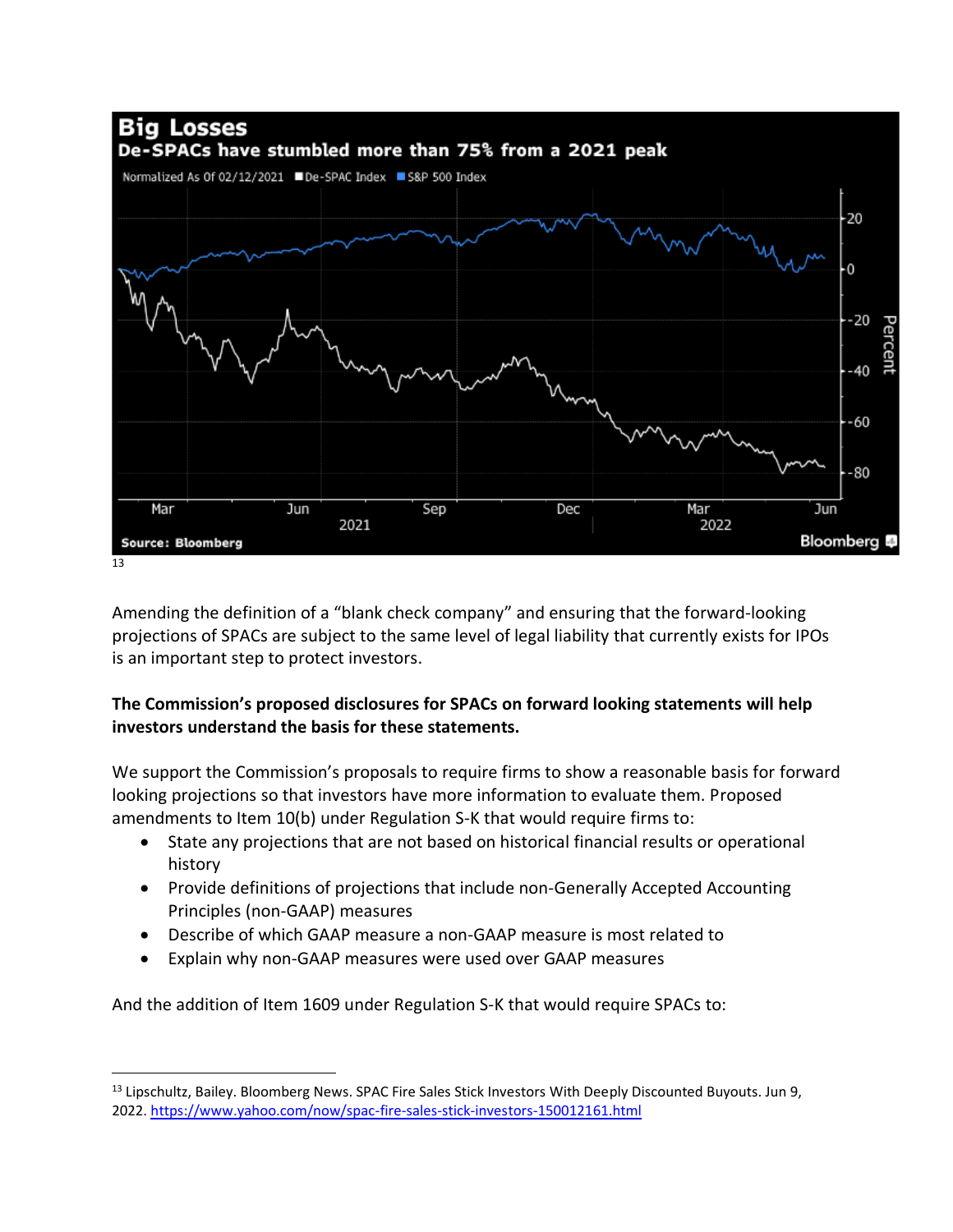- Disclose the purposes behind forward-looking projections and the entity that provided such projections
- Disclose all material bases and assumptions behind such projections
- Disclose whether the projections reflect the views of the board or management of the target company

These items would make it much more possible for investors to assess whether forward-looking projections provided to them during the de-SPAC process are being made in good faith while also holding the board and management more accountable for their claims.

### **The Commission's proposal to require the management of SPAC targets to become coregistrants would add needed accountability**

We support the Commission's proposal to require the target company of a SPAC merger and its officers to serve as co-registrants over the Form S-4 and Form F-4 so that they cannot escape liability for any misstatements or omissions.

#### **The Commission's proposals to treat financial advisors to de-SPACs as underwriters to address what are otherwise misaligned incentives**

We support the Commission's proposals that would treat all advisors to de-SPAC transactions similarly to underwriters under the current securities laws.

There are seriously misaligned incentives between advisors and retail SPAC investors. Advisors on SPAC mergers, which have often been the major Wall Street banks, collect an extensive assortment of fees including:

- 5.5% to 6.0% of the SPAC share offering
- 5.5% of the over-allotment option
- 3.0% fee of a follow-on Private Investments in Public Equities (PIPEs)
- Additional advisory fees $^{14}$

These fees create substantial incentives to get as many deals done as possible, even if the deals do not make sense for most investors. SPAC issuance was an astounding \$162.5 billion in 2021 or over 15-times the total in 2018.<sup>15</sup>

The Commission's proposed Rule 140a and Rule 145a would subject advisors on de-SPAC transactions to the same Section 11 liability and due diligence requirements as apply to other securities offerings, better protecting investors.

<sup>&</sup>lt;sup>14</sup> Office of Senator Elizabeth Warren. The SPAC Hack: How SPACs Tilt the Playing Field and Enrich Wall Street Insiders. May 24, 2022[. https://www.warren.senate.gov/imo/media/doc/SPACS.pdf](https://www.warren.senate.gov/imo/media/doc/SPACS.pdf)

<sup>&</sup>lt;sup>15</sup> SPAC Insider. SPAC IPO Transactions: Summary by Year.<https://spacinsider.com/stats/>